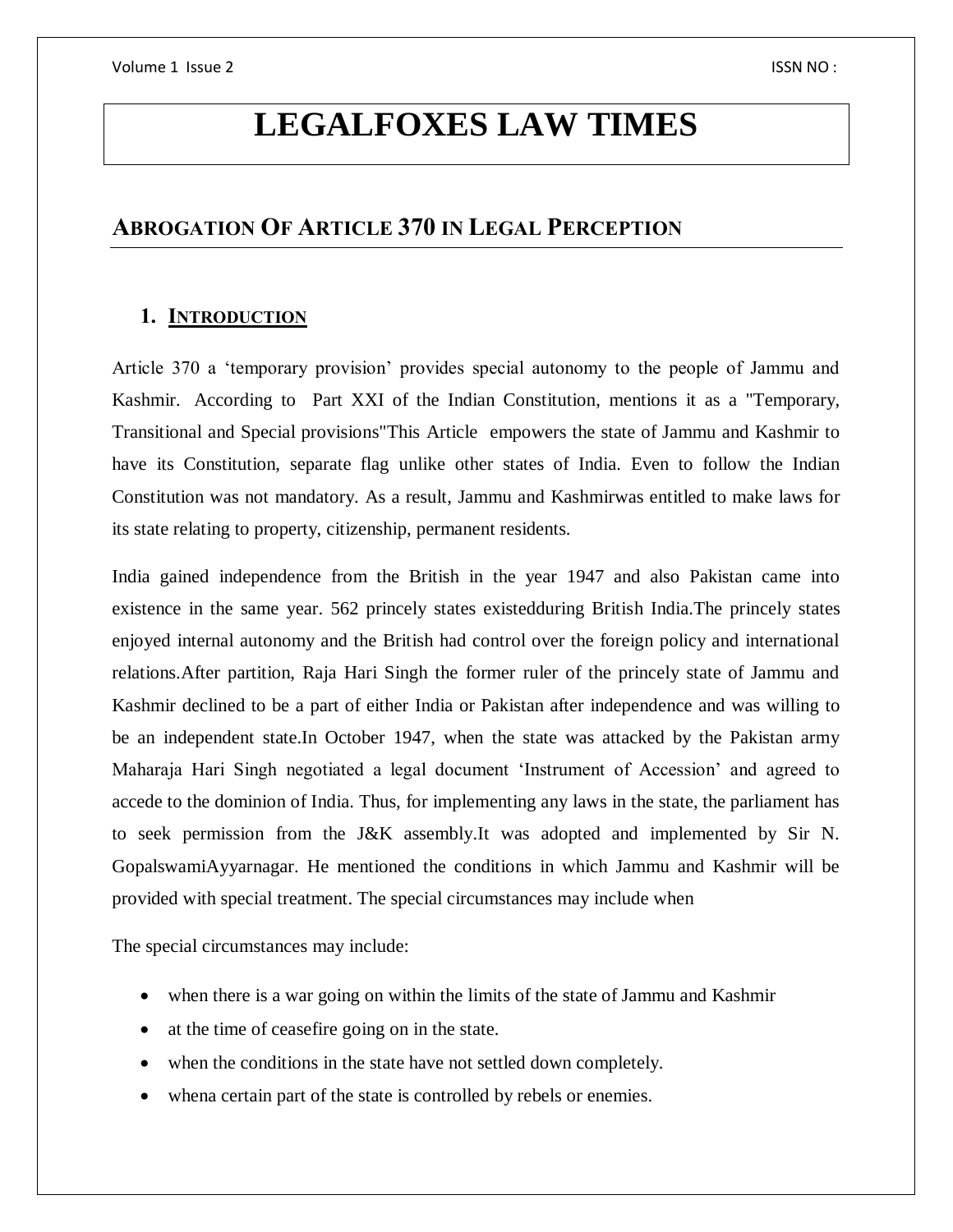The main objective for the incorporation of Article 370 in the Indian Constitution was because of the special circumstance provided by the Kashmir and the state said that special treatment for the state is necessary.The reference made by the state about special circumstances was specified in the case **Sampat Kumar Vs. State of Jammu and Kashmir&Anr.**<sup>1</sup> .

#### **2. ARTICLE 35A**

In the year 1954 Dr. Rajendra Prasad issued a Presidential Order and there onwards Article 35A came into existence. Article 35A constituted a distinction of people of the Jammu and Kashmir from the citizens of India and the laws which apply to the entire country will not be applicable to the state of  $J \& K$  in the same manner. It also mentioned the special rights and privileges to the permanent residents of the state of Jammu and Kashmir.It was inserted in the Constitution by the Jammu and Kashmir Order, 1954.It focused on aspects such as the acquisition of immoveable property, employment for citizens under the state government, scholarship for students, right to vote, etc.This assistance excluded the outsiders of the state.Thus, permanent residents contemplated that people who are state subject of that state from 14 May 1954 or people residing for 10 or more years or persons who have lawfully acquired a property in the state. It also involves various limitationsfor permanent residents as when a Kashmiri woman marries a person from another state she will lose her property rights. According to the judgment of the Hon'bleSupreme Court in the year, 2002 held that the Kashmiri women will attain property rights even after marriage but cannot be transferred to her kids. Thus, Article 35A despite various privileges involves drawbacks too.

## **3. THE VALIDITY OF PRESIDENT RULE IN THE STATE OF JAMMU AND KASHMIR**

On June 2018 governor rule began in the state as Article 92 of the Jammu and Kashmir Constitution specifies that in case of failure of constitutional machinery the governor will have a control in the state and in December 2019 President rule also known as state emergency was imposed in the state of Jammu and Kashmir under Article 356 of the Indian Constitution. Article 356 is inspired by section 93 of the Government of India Act,1935 which provided that if a Governor of a province was not satisfied for the situation arose and contradicts the provisions of

 $\overline{a}$ 

<sup>1</sup> (1970) AIR 1118 (India).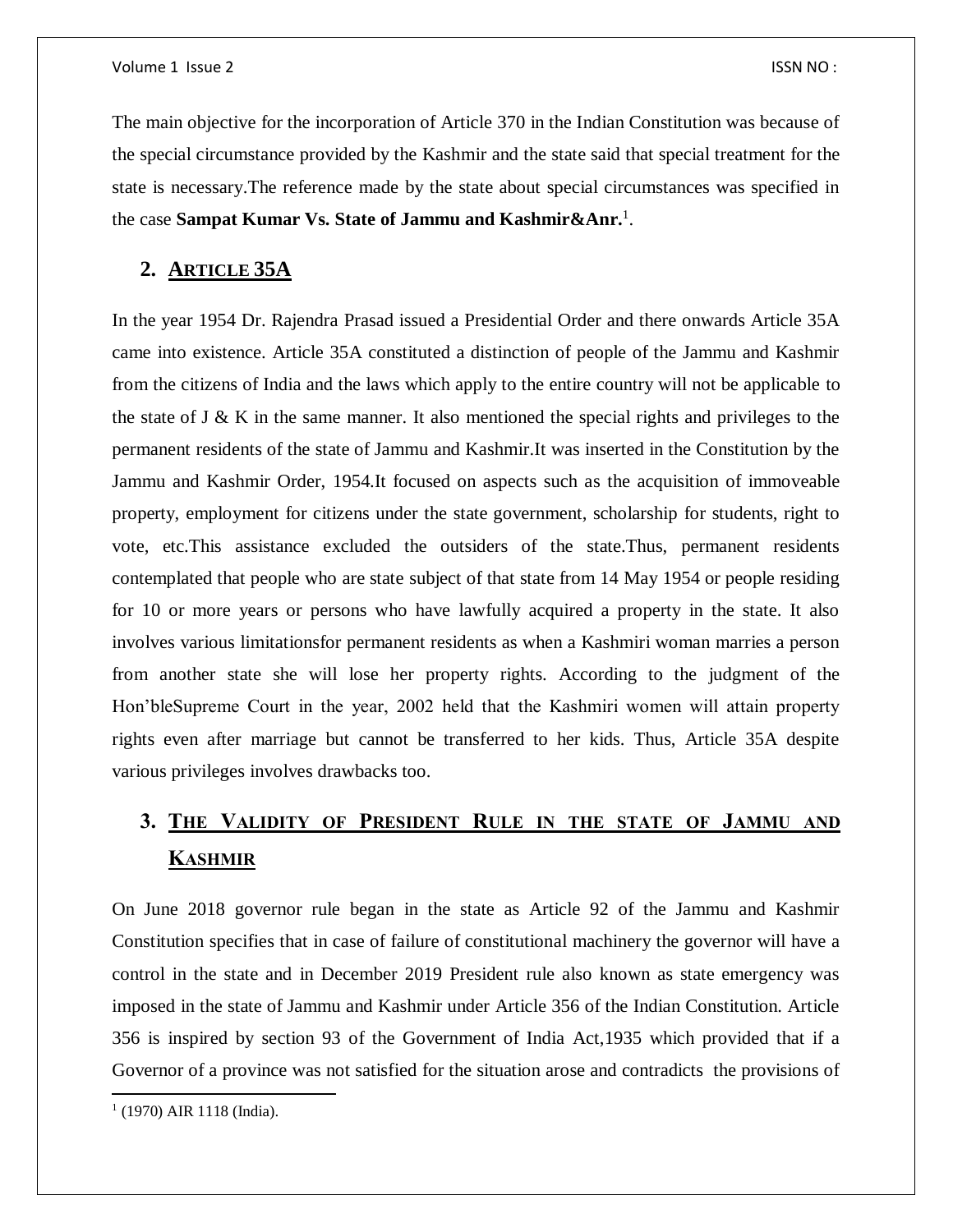the said Act, the Governor can discharge those functions in this discretion. A state of emergency can be declared under Article356 on the recommendation of the governor of the state. The Central government takes direct control of the state and the Governor becomes the constitutional head.

Reasons for inflicting President Rule can be:

- The state legislature is inadequate to elect a leader as chief minister
- In case of breakdown of the coalition
- Loss of majority in the state assembly.

These above-mentioned attributes were the leading reasons for the imposition of president rule in the state. Also in the case, PuranlalLakhanlalVs. President of India and Ors<sup>2</sup>. The five-judge bench mooted about the president's powers under Article 370.They reviewed the scope of the word 'modify' specified under Article 370. The court also remarked that the president has a total and absolute authority to modify the existing provisions or even amend or add new provisions as the court concede the authoritative power of the president.

#### **4. OUTCOMES OF ABROGATION OF ARTICLE 370**

In the year 2019, the Home Minister revoked the article 370 and 35A after the imposition of president rule in the state. Revocation of the Article has constituted an optimistic side for Jammu Kashmir state as well has for the entire nation. The most prominent characteristic lies in the concept of evading dual citizenship from the state. Originally, the persons of the state had to be a citizen of India and citizen of Jammu and Kashmir for being 'permanent residents' for attaining special rights and privileges. But now the notion is no more in existence and the Kashmiri pandit who had fled can return to their state. Anotheradvantage particularizes concerning the Kashmiris that they would now be governed under the Indian Constitution and Indian laws that can aid the benefit of things such as the Right to Information and Right to Education. The conception of one flag and one Constitution will construe integrity among the people in a better manner.

 $\overline{a}$ 

<sup>2</sup>1961 AIR.1519 (India).